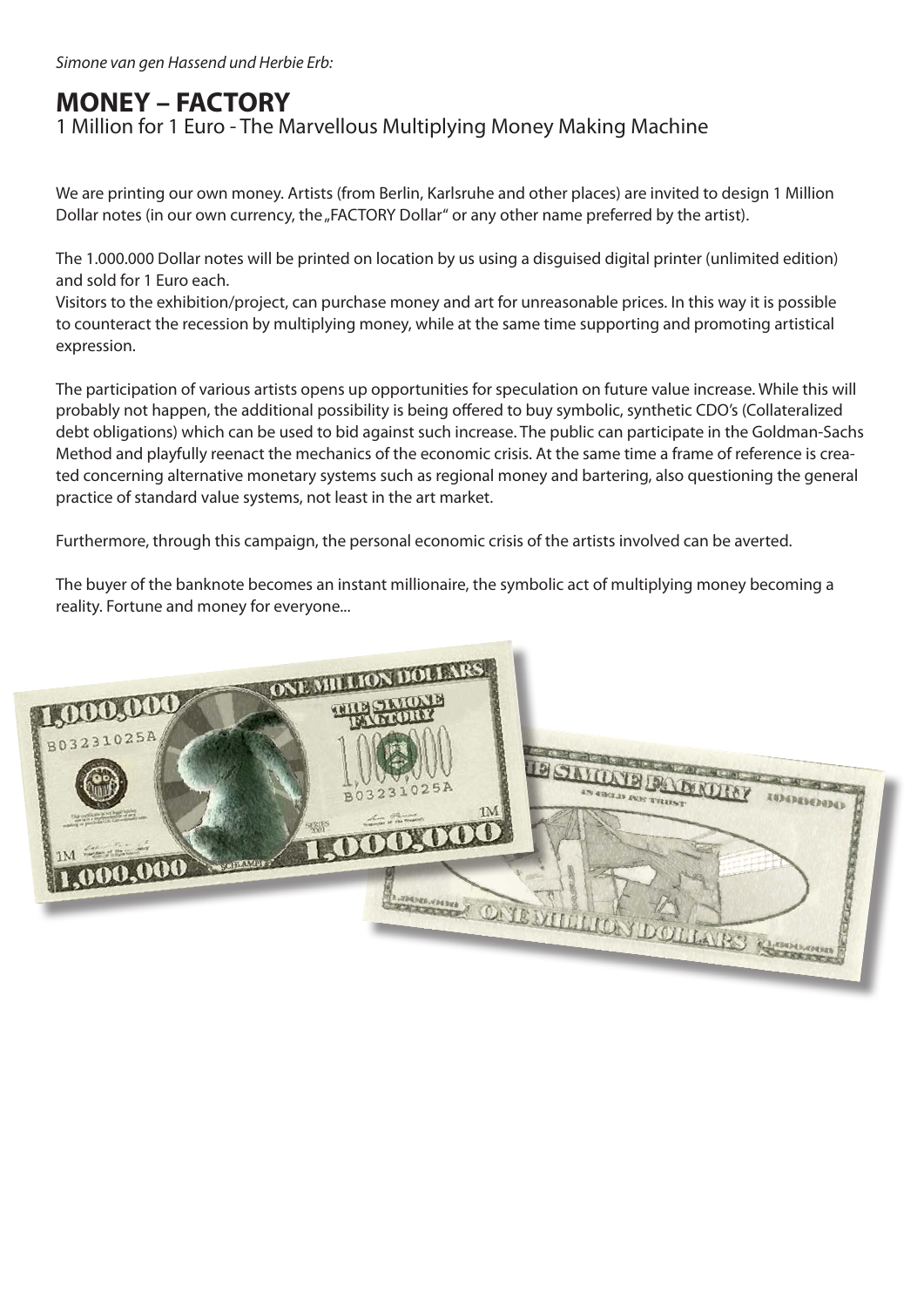*Installation:* 

### **The Money-Factory - The Marvellous Multiplying Money Making Machine**

As a production site and presentation platform, a space installation is being built. Here the designed banknotes and other smaller artworks are shown.

(Variable size, preferably walk-in, the printing press in the centre representing the golden calf. Partlally erected walls serve as hanging space)

The installation will be shown from 8th July to 28th July in the exhibition "11. Kunstkreuz, Kunst in der Krise" at the Künstlerhaus Bethanien in Berlin. The Opening is at 8. Juli. We print money. On Saturday 10 th Juli at 7 pm we are planning a Money-Making Action with the involved artists and the audience.

The Karlsruhe-based **FACTORY** was created in Summer 2009, a collaberation between the multi-media artist Simone van gen Hassend and the visual artists Mike Überall, Oliver Jung and Herbie Erb, members of the band "Jonny Las Vegas", which in addition appeared as an independent virtual exhibiting unit/ person.

The project serves as a platform for interdisciplinary artforms. Under the name "Jonny Las Vegas-FACTO-RY" we were presenting ourselves and guest artists at the UND#5 (independent art fair in Karlsruhe) to great public acclaim.

Within the frame of the Factory concerts, performances and exhibitions take place, covering many areas of expression; in this way the musicians subject themselves as guinea pigs to Simone van gen Hassend's experimental performance "Labor - the Lab" while lending musical support.

The performance "gloomy icon" was staged in cooperation with the writer Ondine Dietz; Ondine is reading her fictional conversation between Andy Warhol and Nico, with Simone van gen Hassend interpreting "Nico".

#### Planned performance for Kunstkreuz:

The Marvellous Multiplying Money Making Machine featuring Simone van gen Hassend, Alenka Jovic and Herbie Erb and the Money Tree. The actors dance and sing, interpreting songs concerning money and hopping around the tree.

 $\mathcal{L}$  ,  $\mathcal{L}$  ,  $\mathcal{L}$  ,  $\mathcal{L}$  ,  $\mathcal{L}$  ,  $\mathcal{L}$ 

Further artwork to be shown at the Money Factory:

Photographt Exhibition: "gloomy icon" by Simone van gen Hassend, Herbie Erb and Ondine Die Alenka Jovic: "Geldbäumchen (Money Tree)" photography Bärbel Dieckmann: Coins Herbie Erb: Video/Goldman Sachs-Mafia, Printing Machine Installation et al

The project's goal is to create networks, underground economy, parallel economical action in subcultural coherency,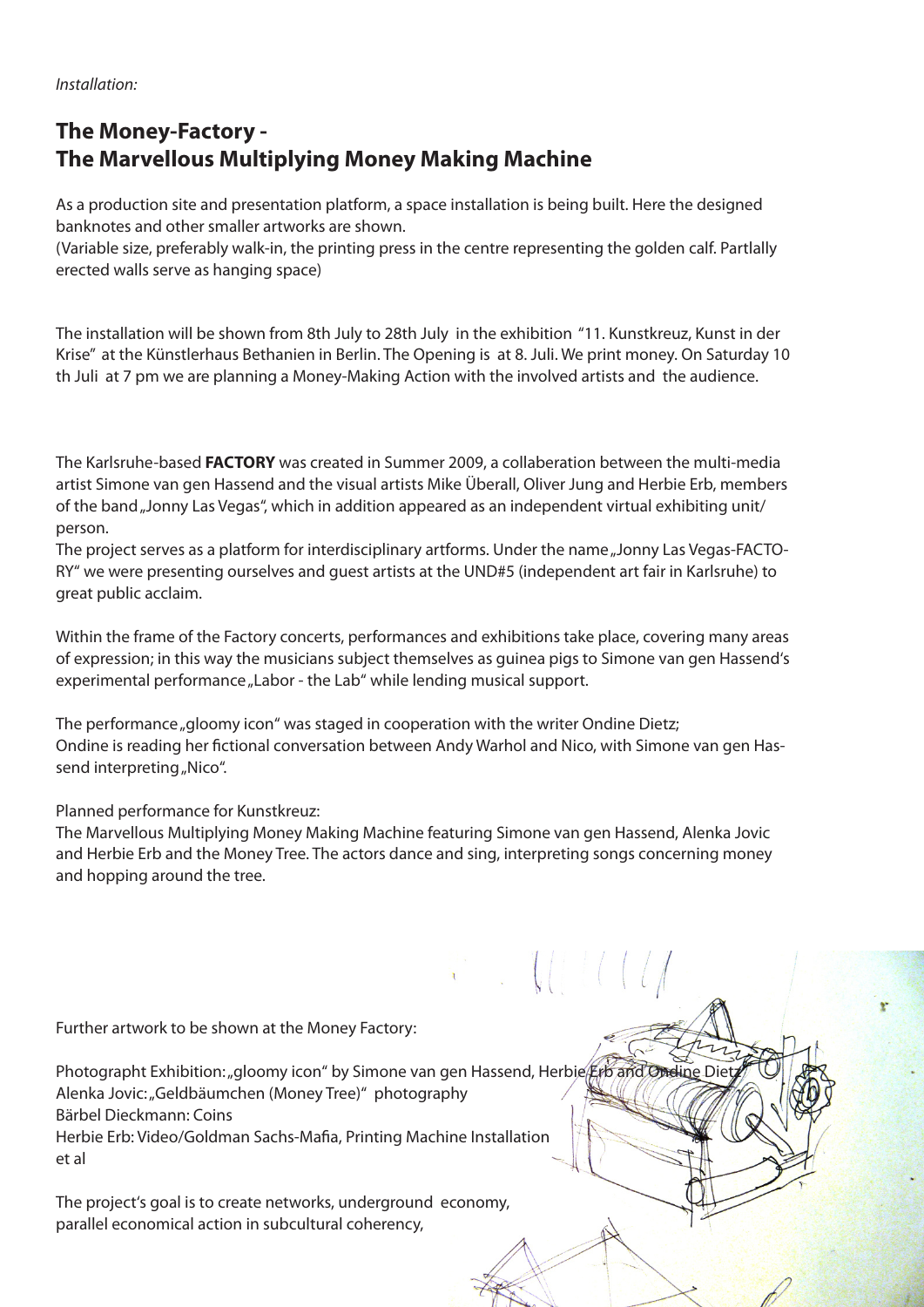## **sample banknote**

16 x 7 cm, resolution 300 dpi (= ca 1900 x 820 px)

front



back



description



the bills can be simplified. there should be a front and back design, the denomination (1 million in numbers and words) and the name of the artist. we will provide the serial number. please mail your design to herbie@herbie-erb.com